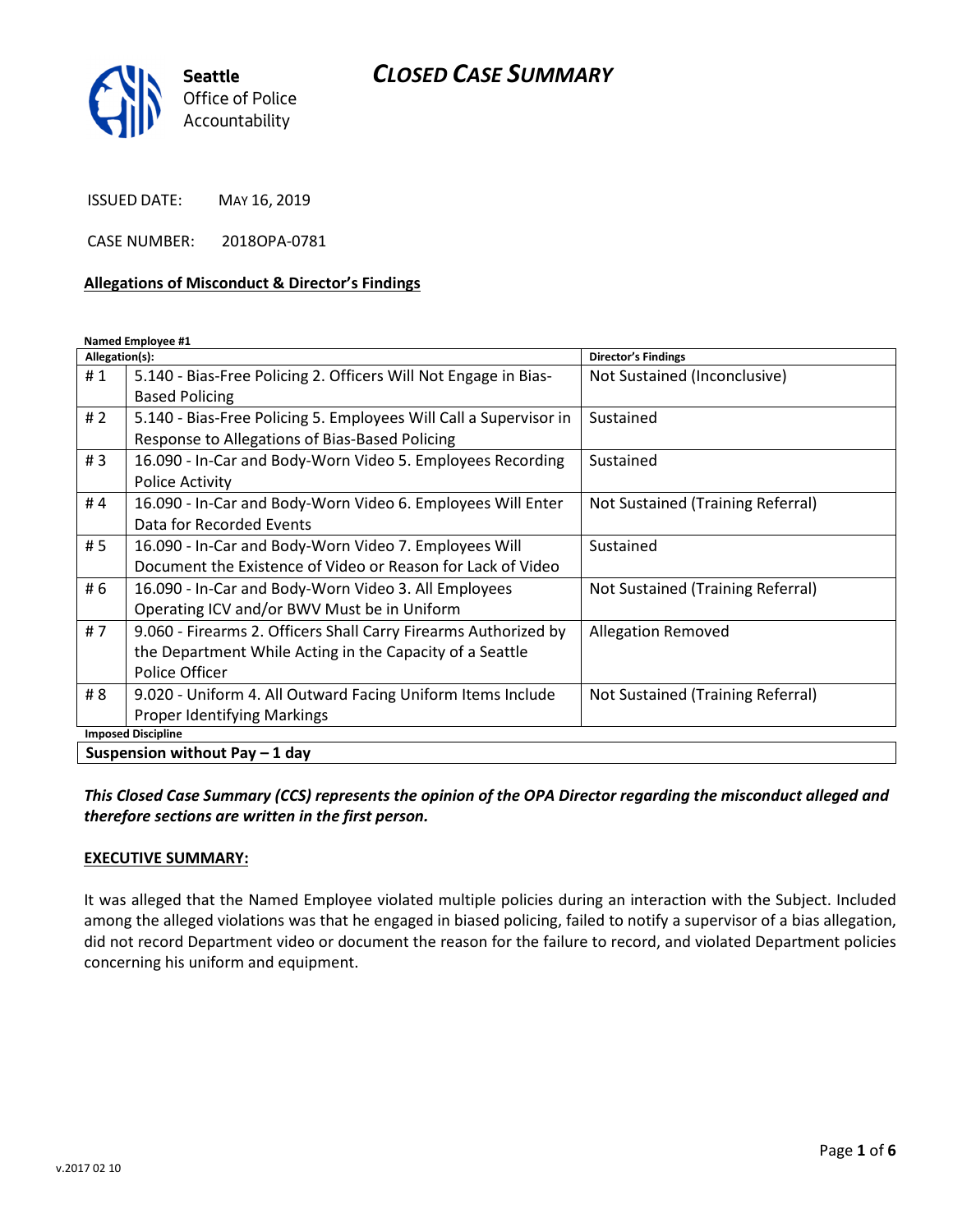

# CLOSE CASE SUMMARY

OPA CASE NUMBER: 2018OPA-0781

#### ANALYSIS AND CONCLUSIONS:

### Named Employee #1 - Allegations #1 5.140 - Bias-Free Policing 2. Officers Will Not Engage in Bias-Based Policing

On August 8, 2018, Named Employee #1 (NE#1) was in the Sergeants' office at the Southwest Precinct in order to submit an overtime slip. While in the office, NE#1 mentioned in the presence of a Sergeant and an Acting Sergeant that a community member – referred to here as the Subject – had accused him of biased policing. Specifically, NE#1 indicated that the Subject said: "You're only doing this because I'm Arab." NE#1 stated that he offered to call a supervisor to the scene but that the Subject declined. The supervisors discussed this matter together. They confirmed that NE#1 did not notify either of them of the allegation of biased policing at the time the allegation was made and that he did not call either to the scene to investigate the allegation.

The Sergeant then reviewed NE#1's Body Worn Video (BWV) to determine whether there was any additional information available concerning the nature of the incident and the identity of the Subject. The Sergeant determined that NE#1 did not record BWV of his initial contact with the Subject. This was the case even though he did record a later interaction with the Subject. This second video clearly indicated that a bias allegation had been made against NE#1. It also confirmed that NE#1 failed to call a supervisor to the scene to investigate the claim of bias as required by policy.

SPD policy prohibits biased policing, which it defines as "the different treatment of any person by officers motivated by any characteristic of protected classes under state, federal, and local laws as well other discernible personal characteristics of an individual." (SPD Policy 5.140.) This includes different treatment based on the race of the subject. (See id.)

OPA interviewed NE#1 and two other officers that were at the scene. The two witness officers both stated that they did not have first-hand knowledge of the bias complaint. NE#1 told OPA that there was a dispute among motorists waiting for the ferry and that he tried to resolve that dispute. He indicated that the male involved in the dispute – who was the Subject – was very upset. NE#1 denied that he engaged in biased policing. He stated that, instead, he believed that he handled this situation appropriately and consistent with policy.

As NE#1 failed to call a supervisor to the scene to investigate the claim of bias, the Subject was never identified. As such, OPA could not obtain a statement from him as to what occurred on that day and concerning how NE#1's actions were allegedly motivated by bias.

Ultimately, given the lack of video of the initial interaction between NE#1 and the Subject and because of the lack of a statement from the Subject, I cannot definitively prove the existence or absence of bias. As such, I recommend that this allegation be Not Sustained – Inconclusive.

### Recommended Finding: Not Sustained (Inconclusive)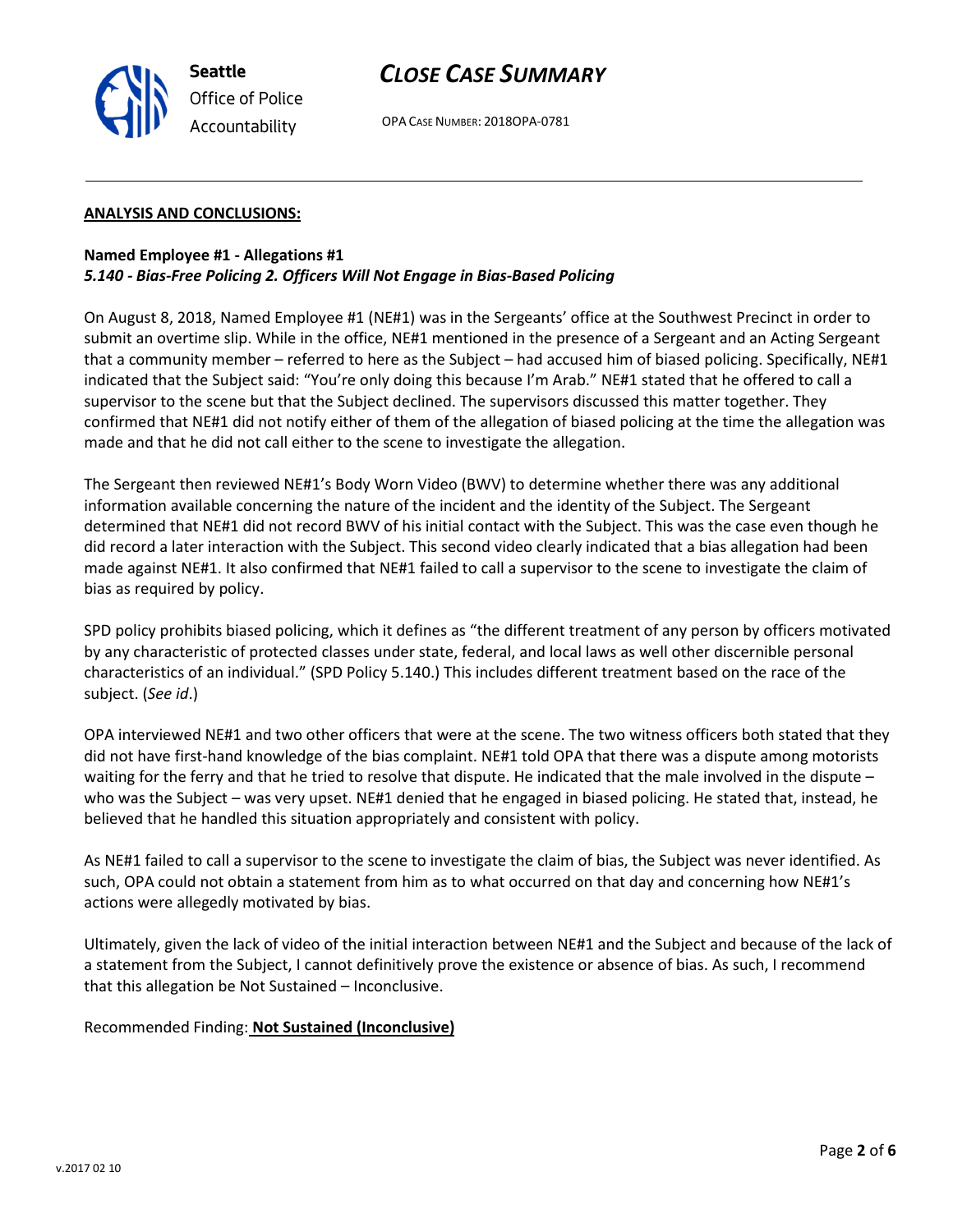

# CLOSE CASE SUMMARY

OPA CASE NUMBER: 2018OPA-0781

### Named Employee #1 - Allegation #2

### 5.140 - Bias-Free Policing 5. Employees Will Call a Supervisor in Response to Allegations of Bias-Based Policing

SPD Policy 5.140-POL-5 requires employees to call a supervisor to the scene in response to allegations of biased policing. This includes providing sufficient information to the supervisor to allow a determination as to what occurred and what the nature of the bias allegation is. (SPD Policy 5.140-POL-5.) This notification must occur as soon as possible after the allegation of bias occurs so as to allow a supervisor to get to the scene in sufficient time to fully investigate the claim and to interview both the subject and potential witnesses. (See id.)

It is undisputed that NE#1 failed to call a supervisor to the scene to investigate the Subject's allegation of bias. As such, the Subject left the scene, was never interviewed by a supervisor, and this matter was not fully investigated. The failure of NE#1 to do so violated policy.

At his OPA interview, NE#1 stated that, at the time of the incident, he misunderstood the policy to only require an offer to call a supervisor, not the mandate to actually make the call.

In OPA's opinion, NE#1's stated confusion is unreasonable. The policy is abundantly clear that a supervisor must be notified in order to enable the supervisor to come to the scene. NE#1 is expected to know this policy and ignorance of its terms is not an excuse for compliance. As such, I recommend that this allegation be Sustained.

### Recommended Finding: Sustained

### Named Employee #1 - Allegation #3 16.090 - In-Car and Body-Worn Video 5. Employees Recording Police Activity

SPD Policy 16.090-POL-1(5) concerns when Department employees are required to record police activity. SPD Policy 16.090-POL-1(5)(b) sets forth the categories of activity that must be recorded, which include: on-view infractions and criminal activity; and questioning victims, suspects, or witnesses.

NE#1 was required to record his initial interaction with the Subject. However, he did not do so. NE#1 told OPA that he thought that he activated his BWV. He stated that he believed that this was the case because he remembered telling the Subject multiple times that he was being audio and video recorded.

The failure to record BWV constitutes a violation of policy. That being said, where officers self-report the absence of video, update the CAD Call Log, and document the reason for the lack of video in an appropriate report, OPA has recommended Training Referrals rather than Sustained findings. However, as discussed below, NE#1 took none of these steps. For these reasons, OPA recommends that NE#1 receive a Sustained finding.

### Recommended Finding: Sustained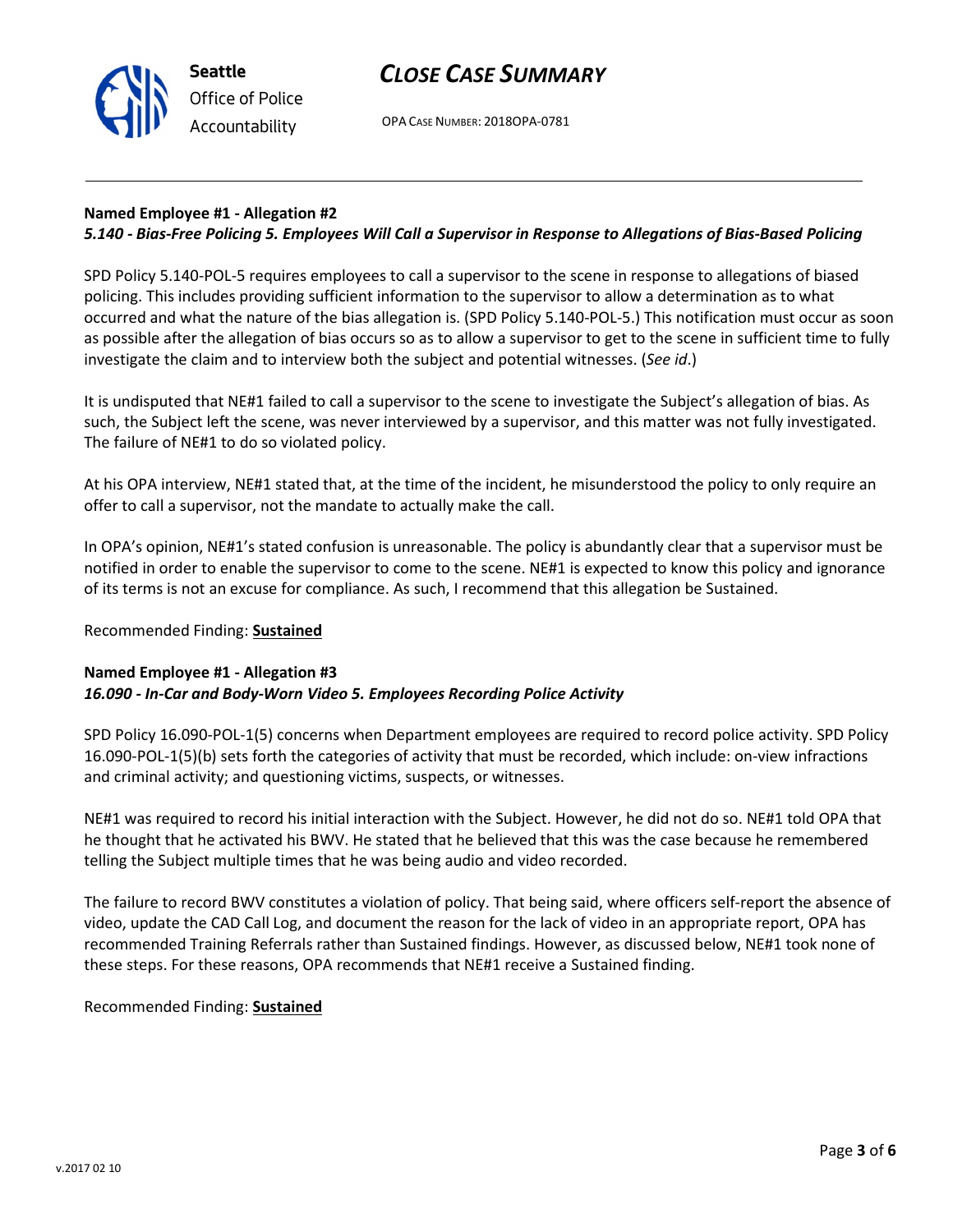

OPA CASE NUMBER: 2018OPA-0781

## Named Employee #1 - Allegations #4 16.090 - In-Car and Body-Worn Video 6. Employees Will Enter Data for Recorded Events

During his review of NE#1's BWV, the Sergeant determined that NE#1 failed to enter the required data for his videos into the system. The Sergeant was required to do so himself on NE#1's behalf.

At his OPA interview, NE#1 acknowledged that he failed to enter in the required information in this case. He stated, however, that since this incident he does so "every single time."

OPA reviewed NE#1's video entries on evidence.com and determined that, prior to this incident, NE#1 rarely, if ever, entered the appropriate information for his recordings. However, OPA also determined that, consistent with NE#1's representations at his OPA interview, he now does so in virtually every case that OPA audited.

NE#1 indisputably violated this policy during this case. Moreover, it is evident that NE#1 also did so on numerous prior occasions. That being said, given that NE#1 has demonstrated consistent compliance with the policy since this incident, OPA recommends that he receive a Training Referral rather than a Sustained finding.

• Training Referral: NE#1 should be reminded of his obligation to enter data for recorded events. NE#1 should be counseled for his failure to do so here and in numerous prior cases. NE#1 should be informed that any future non-compliance with this policy will result in a Sustained finding. This retraining and associated counseling should be documented and this documentation should be maintained in an appropriate database.

Recommended Finding: Not Sustained (Training Referral)

### Named Employee #1 - Allegation #5

Seattle

Office of Police Accountability

## 16.090 - In-Car and Body-Worn Video 7. Employees Will Document the Existence of Video or Reason for Lack of Video

SPD Policy 16.090-POL-1(7) instructs employees to document the existence of video or the reason for the lack of video. The policy requires an officer who fails to record video to update the CAD Call Log to reflect that no video was recorded, as well as to document the absence of video in an appropriate report. (SPD Policy 16.090-POL-1(7).)

NE#1 did not comply with the requirements of this policy. He told OPA that he did not do so because he was unsure whether there was, in fact, a lack of video. NE#1 later completed a report concerning this incident. At that time, he would (or should) have been aware that he failed to record video. However, even at this point, he did not take the steps necessary to comply with this policy.

For the above reasons, I recommend that this allegation be Sustained.

Recommended Finding: Sustained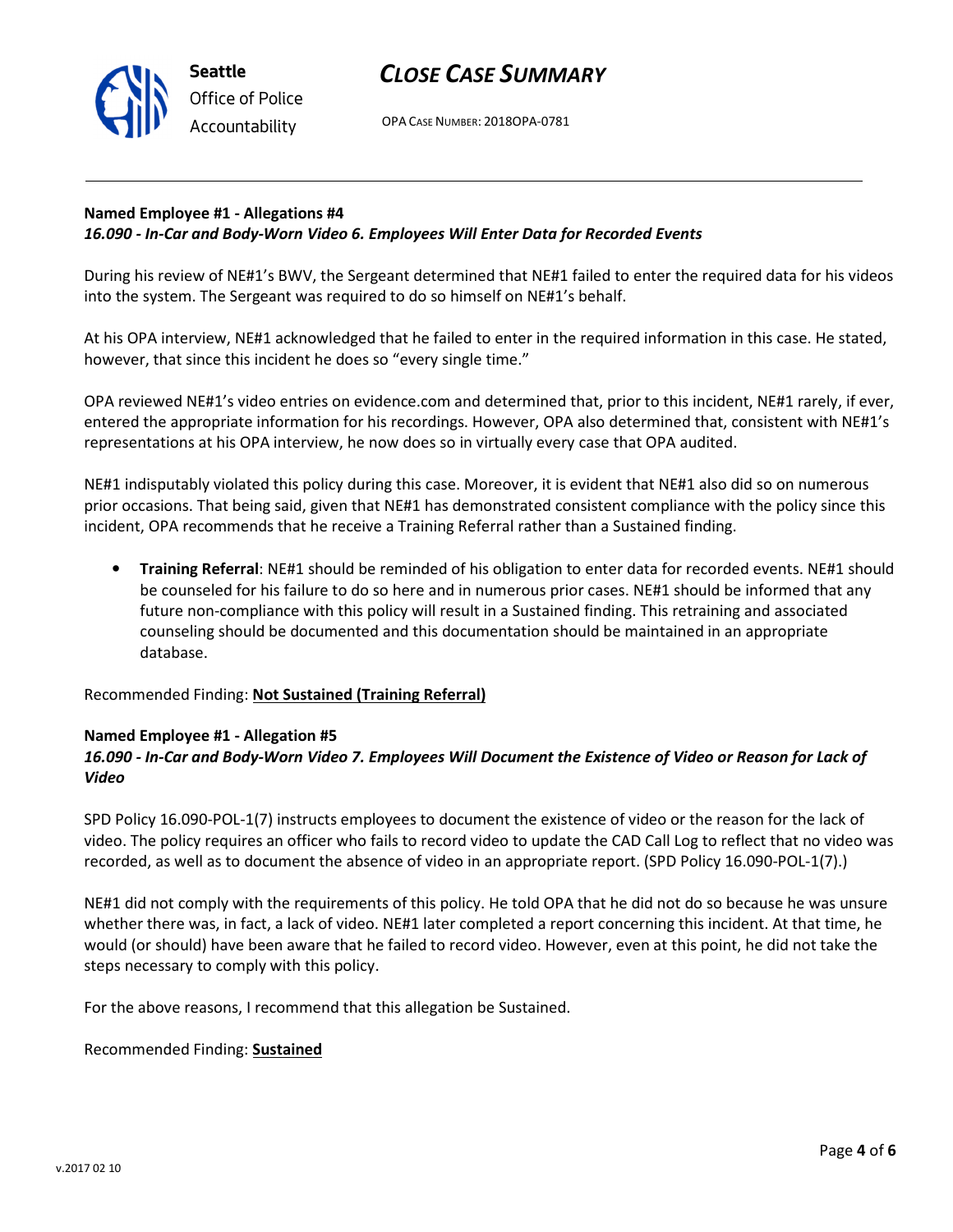

# CLOSE CASE SUMMARY

OPA CASE NUMBER: 2018OPA-0781

### Named Employee #1 - Allegation #6 16.090 - In-Car and Body-Worn Video 3. All Employees Operating ICV and/or BWV Must be in Uniform

SPD Policy 16.090-POL-1(3) requires that all SPD employees who operate Department video must be in uniform. As discussed below, at the time of his second interaction with the Subject, NE#1 was not in compliance with the Department's uniform policy. As such, he was also technically in violation of this policy.

The above being said, and consistent with OPA's recommended finding for Allegation #9, this is minor misconduct that is better dealt with by NE#1's chain of command. As such, I recommend that he receive a Training Referral rather than a Sustained finding.

• Training Referral: NE#1 should be reminded of the requirement set forth in this policy that he wear an appropriate uniform when he records Department video. NE#1 should be counseled concerning his failure to act consistent with this policy in this case and should be instructed to do more closely comply with its terms moving forward. This retraining and associated counseling should be documented and this documentation should be maintained in an appropriate database.

## Recommended Finding: Not Sustained (Training Referral)

### Named Employee #1 - Allegations #7

## 9.060 - Firearms 2. Officers Shall Carry Firearms Authorized by the Department While Acting in the Capacity of a Seattle Police Officer

Based on its initial review of this case, OPA believed that NE#1 may have been unarmed while acting in the capacity of a SPD officer. If so, this would have violated SPD Policy 9.060-POL-2.

However, OPA's investigation revealed that this was not, in fact, the case. As such, this allegation should not have been classified for investigation against NE#1 and I recommend that it be removed.

### Recommended Finding: Allegation Removed

## Named Employee #1 - Allegation #8

## 9.020 - Uniform 4. All Outward Facing Uniform Items Include Proper Identifying Markings

SPD Policy 9.020-POL-4 requires that: "Any shirt, jacket, etc., worn as the outermost layer of the officer's uniform will contain a cloth nametag on the right-side chest of the uniform item."

A review of NE#1's BWV indicated that he was out of compliance with this policy during his second interaction with the Subject. At that time, he had a blue shirt on as the outermost layer of his uniform, but this shirt did not have a nametag on it.